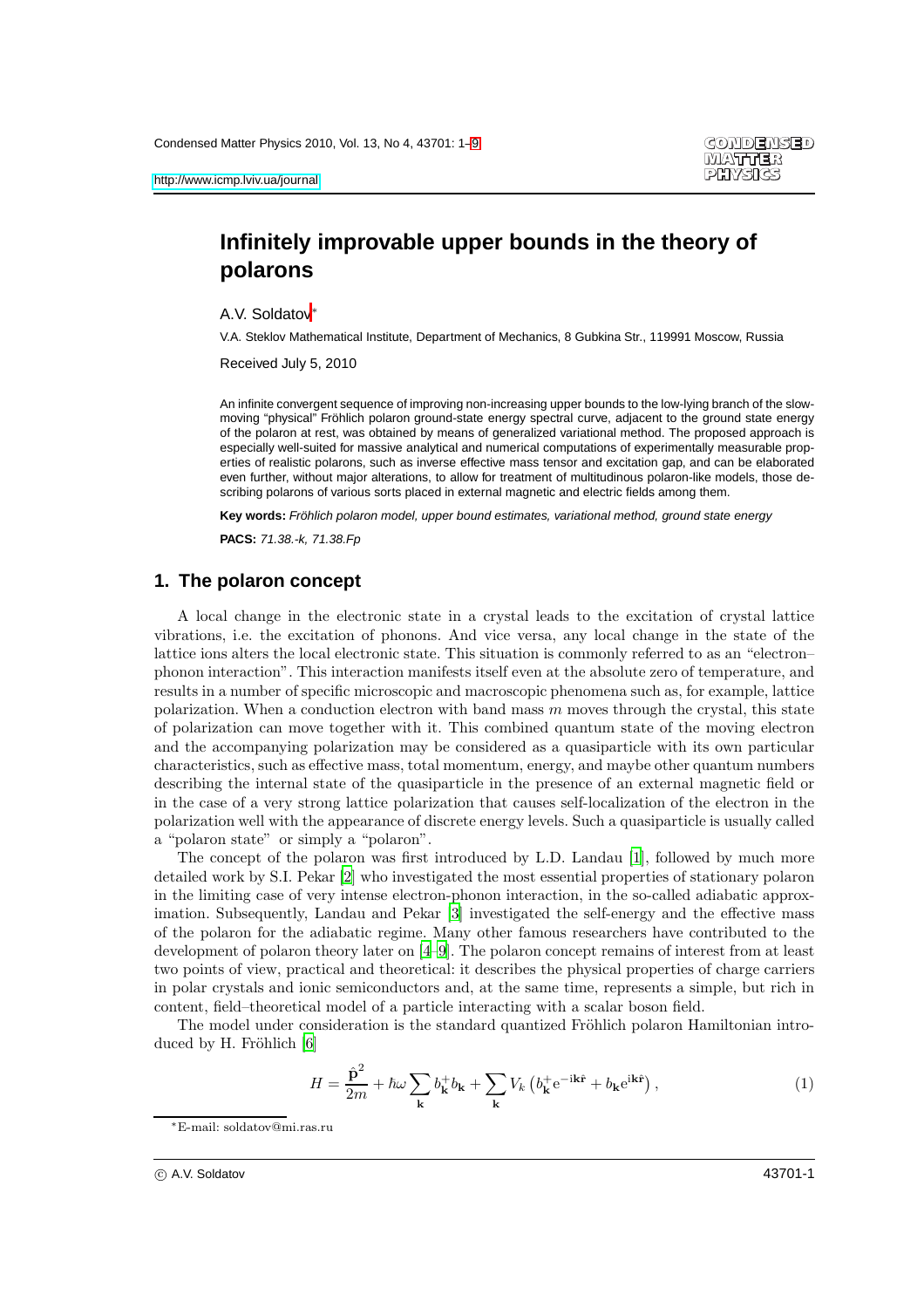.

where

$$
V_k = \left(\frac{4\pi\alpha}{V/r_0^3}\right)^{1/2} \frac{1}{k}, \qquad \alpha = \frac{e^2}{2\hbar\omega r_0} \left(\frac{1}{\varepsilon_\infty} - \frac{1}{\varepsilon_0}\right), \qquad r_0 = \left(\frac{\hbar}{2m\omega}\right)^{1/2}
$$

The operators  $\hat{p}$  and  $\hat{r}$  stand for the electron momentum and position coordinate quantum operators, satisfying the usual commutation relations

$$
[\hat{p}_i, \hat{r}_j] = -i\hbar \delta_{ij} ,
$$

and the operators  $b_{\mathbf{k}}^{+}$ ,  $b_{\mathbf{k}}$ , satisfying the usual commutation relations

$$
[b_{\mathbf{k}}, b^+_{\mathbf{k}'}] = \delta_{\mathbf{k}\mathbf{k}'}, \qquad [b_{\mathbf{k}}, b_{\mathbf{k}'}] = 0,
$$

are Bose operators of creation and annihilation of longitudinal optical phonons of energy  $\hbar\omega$  and wave vector **k**. It is assumed that the phonon wave vector runs over a very large but finite quasidiscrete set of values

$$
\mathbf{k} = \left\{ \frac{2\pi}{La} n_1, \frac{2\pi}{La} n_2, \frac{2\pi}{La} n_3 \right\}, \qquad n_i = 0, \pm 1, \pm 2, \dots, \pm (L/2 - 1), \pm L/2, \qquad i = 1, 2, 3,
$$

where  $a^3$  is the volume of the unit crystal cell and  $L^3$  is the number of these cells within the volume V of the crystal, L assumed to be even. The limit  $V \to \infty$  corresponds to the rule of the transition from the quasi-discrete to continuous spectrum

$$
\lim_{V \to \infty} \frac{1}{V} \sum_{\mathbf{k}} \cdots \to \frac{1}{(2\pi)^3} \int d\mathbf{k} \cdots = \frac{1}{(2\pi)^3} \int_0^{2\pi} d\phi \int_0^{\pi} d\theta \sin \theta \int_0^{k_D} dk k^2 \dots
$$

to be applied to all relevant expressions. Here  $k_D = (6\pi^2)^{1/3}/a$  is the Debye wave vector, a being the lattice constant. For any realistic, or "physical", observable polaron, the value of  $k_D$  is finite whilst the limit  $k_D \rightarrow \infty$  corresponds to the so-called "field-theoretical" polaron model. It is important to emphasize from the very start that in this study we are mainly preoccupied with "physical" polaron model. Extensive useful discussion on various aspects of phenomenological polaron physics as well as on the derivation of physical quantum polaron model [\(1\)](#page-0-0) and methods of its treatment can be found in [\[10\]](#page-8-0) and refs. therein. For the matter of convenience it is assumed further on that  $\hbar = \omega = 1, \; m = 1/2.$ 

# **2. Low-lying branch of the polaron energy spectrum**

It is known that the polaron total momentum

$$
\hat{\mathbf{P}} = \hat{\mathbf{p}} + \sum_{\mathbf{k}} \mathbf{k} b_{\mathbf{k}}^{+} b_{\mathbf{k}}
$$

is a constant of the motion and commutes with the Hamiltonian [\(1\)](#page-0-0). Therefore, it is possible to transform the Hamiltonian to the representation in which  $\hat{P}$  becomes a "c"-number by means of the unitary transformation

$$
H \to \tilde{H}, \qquad \tilde{H} = S^{-1}HS, \qquad S = \exp\left(-i \sum_{\mathbf{k}} \mathbf{k} \hat{r} b_{\mathbf{k}}^{\dagger} b_{\mathbf{k}}\right),
$$

so that

 $\tilde{H}=\left(\right.$  $\hat{\mathbf{p}} - \sum$ k  $\mathbf{k}b^+_{\mathbf{k}}b_{\mathbf{k}}$  $\setminus^2$  $+\sum$ k  $b^+_{\bf k}b_{\bf k}+\sum$ 

or

<span id="page-1-0"></span>
$$
\tilde{H} = \left(\mathbf{P} - \sum_{\mathbf{k}} \mathbf{k} b_{\mathbf{k}}^{+} b_{\mathbf{k}}\right)^{2} + \sum_{\mathbf{k}} b_{\mathbf{k}}^{+} b_{\mathbf{k}} + \sum_{\mathbf{k}} V_{k} \left(b_{\mathbf{k}}^{+} + b_{\mathbf{k}}\right),\tag{2}
$$

k

 $V_k\left(b_{\mathbf{k}}^+ + b_{\mathbf{k}}\right)$ ,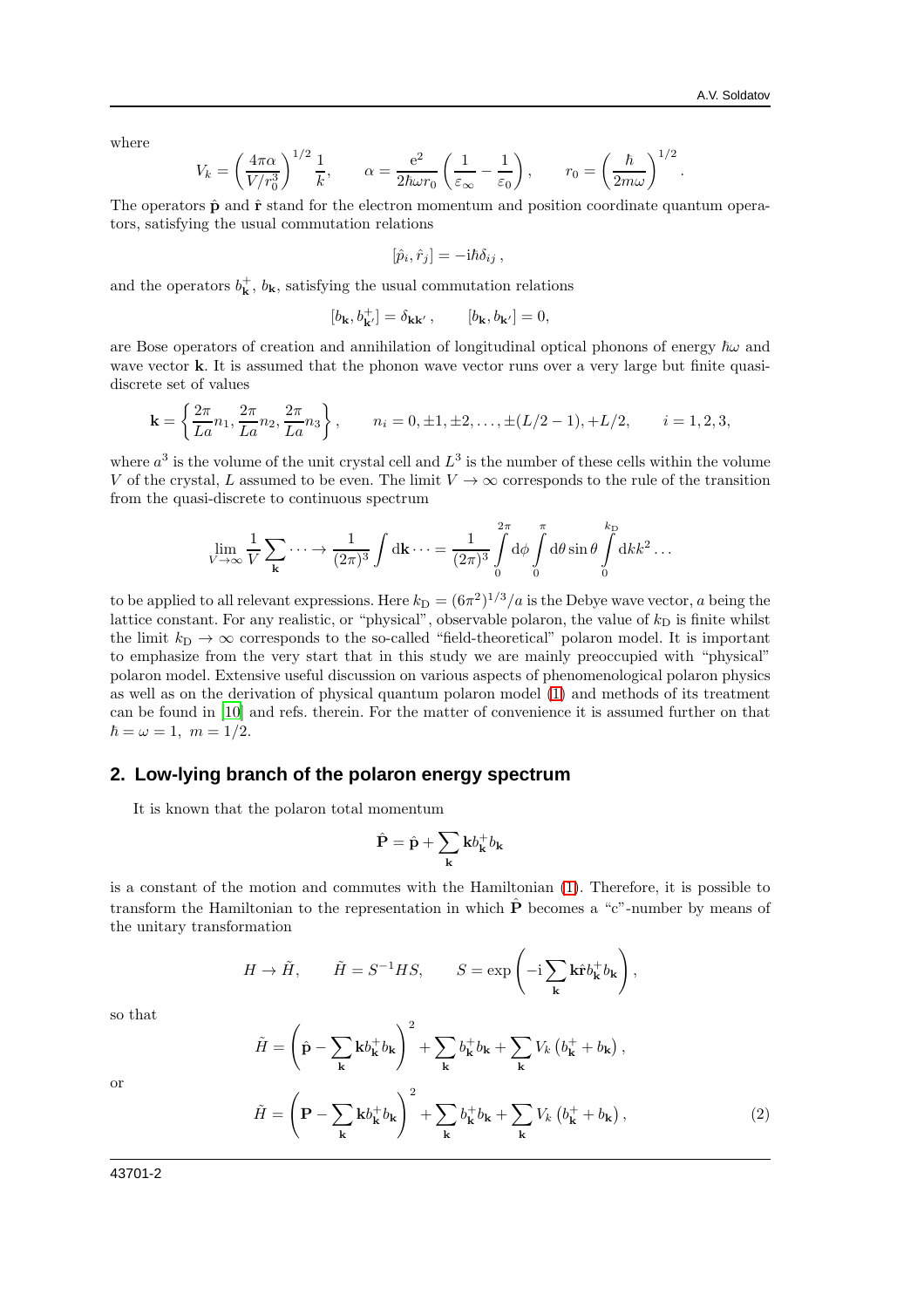in the  $\hat{\mathbf{p}}$ -representation where  $\hat{\mathbf{P}}$  becomes a quantum "c"-number  $\mathbf{P}$ , the value of the polaron total momentum, and the Hamiltonian [\(2\)](#page-1-0) no longer contains the electron coordinates. Another unitary transformation

$$
\tilde{H} \to \mathcal{H}(f), \qquad \mathcal{H}(f) = U^{-1} \tilde{H} U, \qquad U = \exp \left\{ \sum_{\mathbf{k}} f_{\mathbf{k}} (b_{\mathbf{k}}^{+} - b_{\mathbf{k}}) \right\},
$$

provides us with the Hamiltonian

<span id="page-2-0"></span>
$$
\mathcal{H}(f) = \left(\mathbf{P} - \sum_{\mathbf{k}} \mathbf{k}(b_{\mathbf{k}}^{+} + f_{\mathbf{k}})(b_{\mathbf{k}} + f_{\mathbf{k}})\right)^{2} + \sum_{\mathbf{k}} b_{\mathbf{k}}^{+} b_{\mathbf{k}} + \sum_{\mathbf{k}} [f_{\mathbf{k}} + V_{k}](b_{\mathbf{k}}^{+} + b_{\mathbf{k}}) + 2 \sum_{\mathbf{k}} V_{k} f_{\mathbf{k}} + \sum_{\mathbf{k}} f_{\mathbf{k}}^{2},
$$
\n(3)

or, in a much more convenient albeit equivalent form,

$$
\mathcal{H}(f) = \mathcal{H}_0(f) + \mathcal{H}_1(f),
$$

where

$$
\mathcal{H}_0(f) = P^2 + \sum_{\mathbf{k}} b_{\mathbf{k}}^+ b_{\mathbf{k}} + \left(\sum_{\mathbf{k}} \mathbf{k} b_{\mathbf{k}}^+ b_{\mathbf{k}}\right)^2 - \alpha',
$$
  
\n
$$
\mathcal{H}_1(f) = \sum_{\mathbf{k}} [(1 + k^2) f_{\mathbf{k}} + V_k] (b_{\mathbf{k}}^+ + b_{\mathbf{k}}) + 2 \sum_{\mathbf{k}m} (\mathbf{k} \cdot \mathbf{m}) f_{\mathbf{k}} f_{\mathbf{m}} b_{\mathbf{k}}^+ b_{\mathbf{m}} + \sum_{\mathbf{k}m} (\mathbf{k} \cdot \mathbf{m}) f_{\mathbf{k}} f_{\mathbf{m}} (b_{\mathbf{k}}^+ b_{\mathbf{m}}^+ + b_{\mathbf{k}} b_{\mathbf{m}}) + 2 \sum_{\mathbf{k}m} (\mathbf{k} \cdot \mathbf{m}) f_{\mathbf{k}} (b_{\mathbf{m}}^+ b_{\mathbf{m}} b_{\mathbf{k}} + b_{\mathbf{k}}^+ b_{\mathbf{m}}^+ b_{\mathbf{m}})
$$
  
\n
$$
- 2 \sum_{\mathbf{k}} (\mathbf{P} \cdot \mathbf{k}) (b_{\mathbf{k}}^+ + f_{\mathbf{k}}) (b_{\mathbf{k}} + f_{\mathbf{k}}),
$$

and

$$
-\alpha' = 2\sum_{\mathbf{k}} V_k f_{\mathbf{k}} + \sum_{\mathbf{k}} \left(1 + k^2\right) f_{\mathbf{k}}^2 + \left(\sum_{\mathbf{k}} f_{\mathbf{k}}^2 \mathbf{k}\right)^2,
$$

which is just the sole Hamiltonian to be treated further on.

The ultimate goal is to find the lowest eigenvalue  $E_{g}(\alpha, \mathbf{P}, k_{\text{D}})$  of this Hamiltonian corresponding to the ground state energy of the slow-moving polaron for a given total polaron momentum P. Then, the function  $E_{\rm g}(\alpha, {\bf P}, k_{\rm D})$  could be expanded in powers of **P** as

$$
E_{\rm g}(\alpha, \mathbf{P}, k_{\rm D}) = E_{\rm g}(\alpha, 0, k_{\rm D}) + \frac{P^2}{2m_{\rm eff}} + O\left(P^4\right),
$$

where  $E_g(\alpha, 0, k_D)$  is the ground state energy of the polaron at rest and the coefficient  $m_{\text{eff}}$  can be interpreted as the polaron effective mass. In a general spatially anisotropic case, the so-called inverse mass tensor

$$
\left(\frac{1}{m_{\text{eff}}}\right)_{ij} = \frac{\partial^2 E(\alpha, \mathbf{P}, k_{\text{D}})}{\partial P_i \partial P_j}\Bigg|_{\mathbf{P} = 0}
$$

should be introduced instead of the scalar effective mass parameter  $m_{\text{eff}}$ . Another important goal would be to evaluate the so-called excitation gap, i.e. the distance between the ground and the first excited state of the slow-moving polaron Hamiltonian  $(3)$ . It is worth noticing that  $P < 1$ condition is to be imposed throughout all these calculations to avoid the creation of real phonons.

Extensive work has already been done to evaluate  $E(\alpha, \mathbf{P}, k_D)$  directly through conventional perturbational calculations or to find the upper bound estimates for its value by means of multitudinous variational methods. These approaches are beyond the scope of this work. It is only worth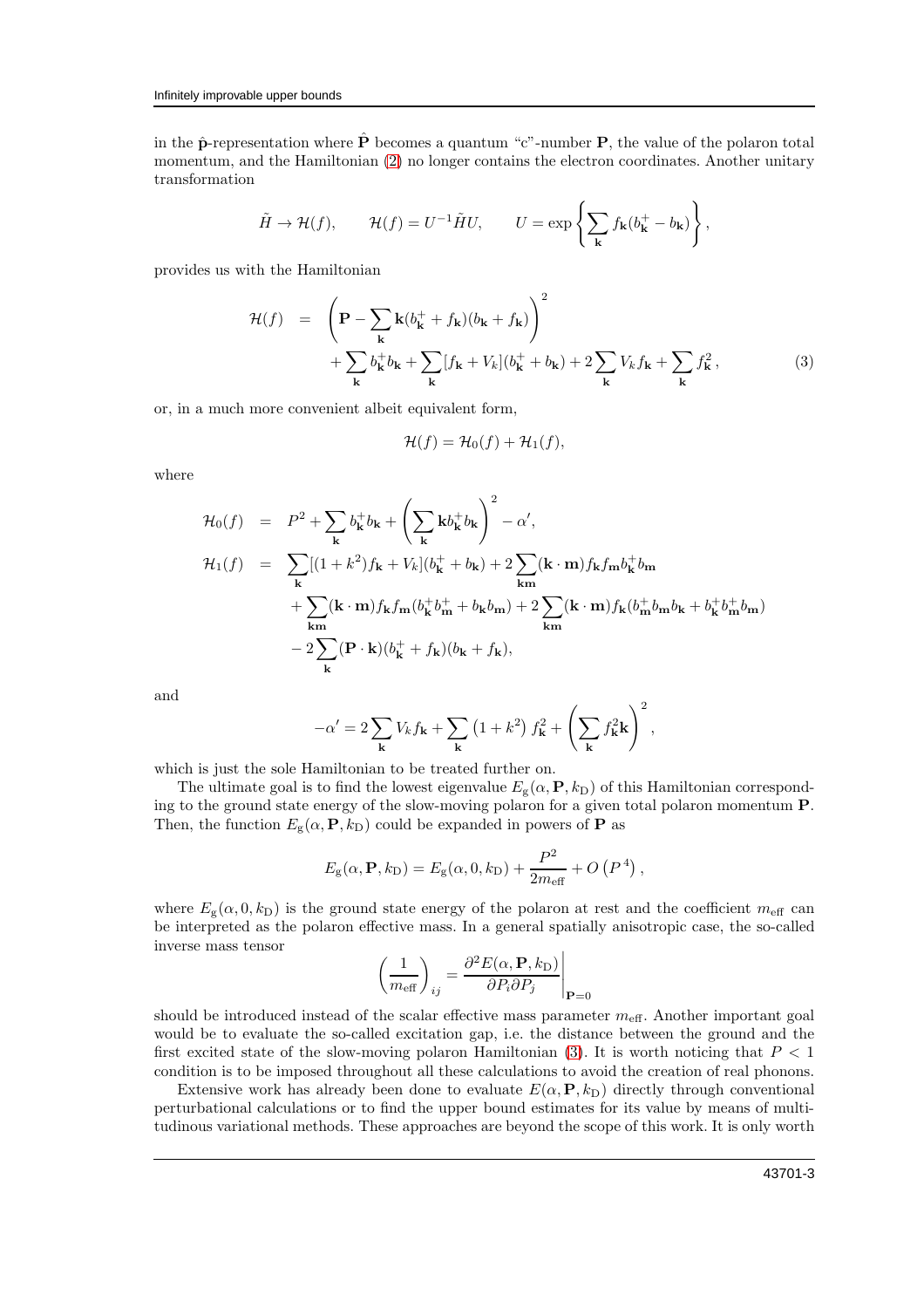mentioning that, as a rule, perturbational schemes do not provide us with reliable error bound estimates whilst the quality of upper bounds derived by variational methods depends mostly on the choice of proper trial states in any particular case and, being this way, these bounds cannot be improved significantly, not to say infinitely, step by step, through any regular scheme of calculations.

The purpose of the present research is to show that infinitely improvable upper bounds for the low-lying branch of the "physical" polaron energy spectrum  $E(\alpha, \mathbf{P}, k_D)$  can be obtained by generalized variational method formulated for the first time in [\[12\]](#page-8-1) and later in [\[14\]](#page-8-2) in a different context.

# **3. "Physical" versus "field-theoretical" polaron**

Let us put  $f_{\mathbf{k}} = -V_k$  in [\(3\)](#page-2-0), so that

$$
\mathcal{H}(f) = \left(\mathbf{P} - \sum_{\mathbf{k}} \mathbf{k}(b_{\mathbf{k}}^+ - V_k)(b_{\mathbf{k}} - V_k)\right)^2 + \sum_{\mathbf{k}} b_{\mathbf{k}}^+ b_{\mathbf{k}} - \sum_{\mathbf{k}} V_k^2.
$$

It is seen that

<span id="page-3-0"></span>
$$
E_{\rm g}(\alpha, \mathbf{P}, k_{\rm D}) \geqslant -\sum_{\mathbf{k}} V_{k}^{2} \to -\alpha \frac{2k_{\rm D}}{\pi} \qquad \text{as} \qquad V/r_{0}^{3} \to \infty \tag{4}
$$

for arbitrary values of model parameters  $\alpha$ , **P** and  $k_D$ . The inequality [\(4\)](#page-3-0) clearly shows the difference between the "physical" and "field-theoretical" polaron models. For the former, the ground state energy can only decrease no faster than linearly in  $\alpha$  for any fixed **P** and  $k_{\text{D}}$ , while the latter, as is well-known from numerous previous studies, allows for the quadratic in the electron-phonon interaction constant upper bound

$$
E_{\rm g}(\alpha,0,k_{\rm D})\leqslant-\frac{\alpha^2}{3\pi}\,,
$$

incompatible with [\(4\)](#page-3-0) for large enough  $\alpha$ . Nevertheless, the "field-theoretical" limit  $k_D \rightarrow \infty$ has been routinely applied in quite a few polaron studies rather formally, mainly to facilitate analytical calculations of improper integrals arising along the way, without giving much thought to underlaying physics. Actually, for optical polarons observed so far in many practically important crystal substances, such as alkali halides, the value of dimensionless maximum wave vector  $k_D$  is not large but rather manifestly small. For example,  $k_D \approx 0.3551$  in units of  $1/r_0$  for KCl, accompanied by  $k_D \approx 0.41$  for KBr. It is also known that hardly any practical necessity exists to carry out calculations for  $\alpha > 10$  in the case of experimentally observable "physical" polarons. Hence, it seems perfectly justified and sensible to treat "physical" and "field-theoretical" polaron models in a different way from the very beginning.

#### **4. Generalized variational method**

It was proved in [\[12\]](#page-8-1) following the ideas outlined in [\[13\]](#page-8-3), and also found later in [\[14\]](#page-8-2) by a different approach, that for a quantum system represented by some Hamiltonian  $\hat{H}$  and any normalized trial state  $|\psi\rangle$ , such that  $\langle \psi | \psi \rangle = 1$ ,

$$
E_{\rm g} \leqslant \min\left(a_1^{(n)},\ldots,a_n^{(n)}\right) \leqslant \langle \psi | \hat{H} | \psi \rangle,
$$

where the ordered by increase real numbers  $\left(a_1^{(n)}, \ldots, a_n^{(n)}\right)$  are the roots of the n-th order polynomial equation

$$
P_n(x) = \sum_{i=0}^{n} X_i x^{n-i} = 0,
$$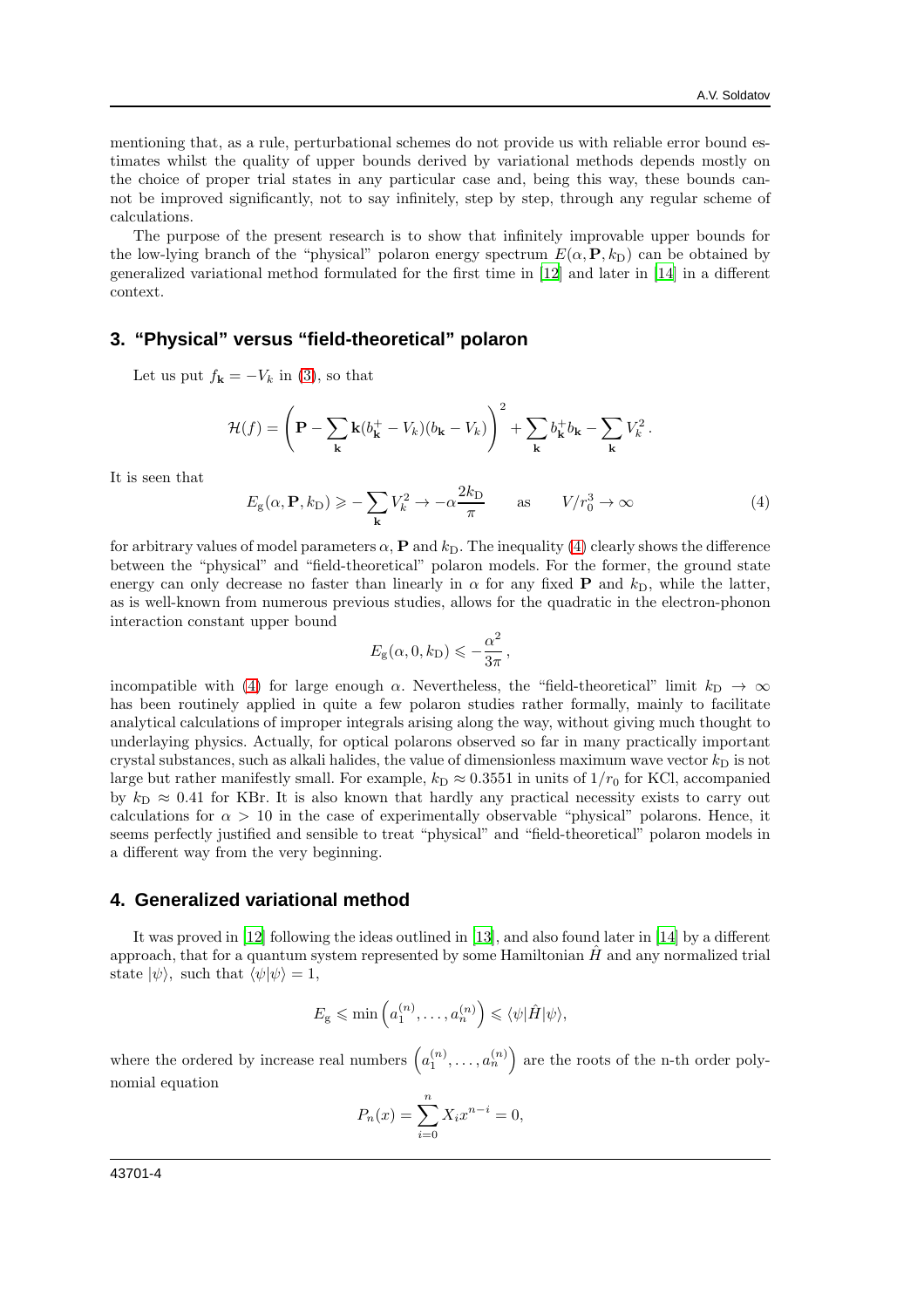whereby  $X_0 \equiv 1$  and all the other coefficients  $X_i$ ,  $1 \leq i \leq n$  are provided by the system of n linear equations  $\mathcal{M} \mathbf{X} + \mathbf{Y} = 0$ ,

with

$$
Y_i = M_{2n-i},
$$
  $M_{ij} = M_{2n-(i+j)},$   $i, j = 1, 2, ... n,$ 

and

$$
M_m = \left\langle \psi | \hat{H}^m | \psi \right\rangle.
$$

It is assumed that all moments  $M_m$  are finite. Moreover, it was proved that a limit exists

$$
\mathcal{E}_{g} = \lim_{n \to \infty} \min \left( a_1^{(n)}, \dots, a_n^{(n)} \right),
$$

and the following inequality holds

$$
\min\left(a_1^{(n+1)},\ldots,a_{n+1}^{(n+1)}\right)\leqslant \min\left(a_1^{(n)},\ldots,a_n^{(n)}\right).
$$

For example, at the first order

$$
E_{\rm g} \leqslant a_1^{(1)}, \qquad a_1^{(1)} = \langle \psi | \hat{H} | \psi \rangle, \label{eq:es}
$$

and at the second order

<span id="page-4-0"></span>
$$
E_{\rm g} \leqslant \min\left(a_1^{(2)}, a_2^{(2)}\right) = \langle \psi | \hat{H} | \psi \rangle + \frac{K_3}{2K_2} - \left[ \left(\frac{K_3}{2K_2}\right)^2 + K_2 \right]^{1/2},
$$
  
\n
$$
a_1^{(2)} = \langle \psi | \hat{H} | \psi \rangle + \frac{K_3}{2K_2} - \left[ \left(\frac{K_3}{2K_2}\right)^2 + K_2 \right]^{1/2},
$$
  
\n
$$
a_2^{(2)} = \langle \psi | \hat{H} | \psi \rangle + \frac{K_3}{2K_2} + \left[ \left(\frac{K_3}{2K_2}\right)^2 + K_2 \right]^{1/2},
$$
\n(5)

where  $K_2$  and  $K_3$  are the cumulants

$$
K_2 = \left\langle \psi | (\hat{H} - \langle \psi | \hat{H} | \psi \rangle)^2 | \psi \right\rangle, \qquad K_3 = \left\langle \psi | (\hat{H} - \langle \psi | \hat{H} | \psi \rangle)^3 | \psi \right\rangle.
$$

It is obvious that the second order upper bound [\(5\)](#page-4-0) would lie below the first order upper bound for most physically relevant quantum models and most reasonable choices of the trial state  $|\psi\rangle$ .

Moreover, if  $\langle \psi | E_{\text{g}} \rangle \neq 0$ , then  $\lim_{n \to \infty} \min \left( a_1^{(n)}, \dots, a_n^{(n)} \right) = E_{\text{g}}$ .

Furthermore, an excitation gap, should there happen to be any discernable one in the spectrum, can be approximated at the  $n$ -th order by the difference

$$
G_n = a_2^{(n)} - a_1^{(n)}.
$$

# **5. Infinitely improvable upper bounds for "physical" polaron at rest**

For  $P = 0$ , canonically transformed Fröhlich polaron model [\(3\)](#page-2-0) can be written down as

$$
\mathcal{H}(f) = \sum_{\mathbf{k}} b_{\mathbf{k}}^{+} b_{\mathbf{k}} + \left(\sum_{\mathbf{k}} \mathbf{k} b_{\mathbf{k}}^{+} b_{\mathbf{k}}\right)^{2} - \alpha'
$$
  
+ 
$$
\sum_{\mathbf{k}} \left[ (1 + k^{2}) f_{k} + V_{k} \right] (b_{\mathbf{k}}^{+} + b_{\mathbf{k}}) + 2 \sum_{\mathbf{k} m} (\mathbf{k} \cdot \mathbf{m}) f_{k} f_{m} b_{\mathbf{k}}^{+} b_{\mathbf{m}}
$$
  
+ 
$$
\sum_{\mathbf{k} m} (\mathbf{k} \cdot \mathbf{m}) f_{k} f_{m} (b_{\mathbf{k}}^{+} b_{\mathbf{m}}^{+} + b_{\mathbf{k}} b_{\mathbf{m}}) + 2 \sum_{\mathbf{k} m} (\mathbf{k} \cdot \mathbf{m}) f_{k} (b_{\mathbf{m}}^{+} b_{\mathbf{m}} b_{\mathbf{k}} + b_{\mathbf{k}}^{+} b_{\mathbf{m}}^{+} b_{\mathbf{m}}).
$$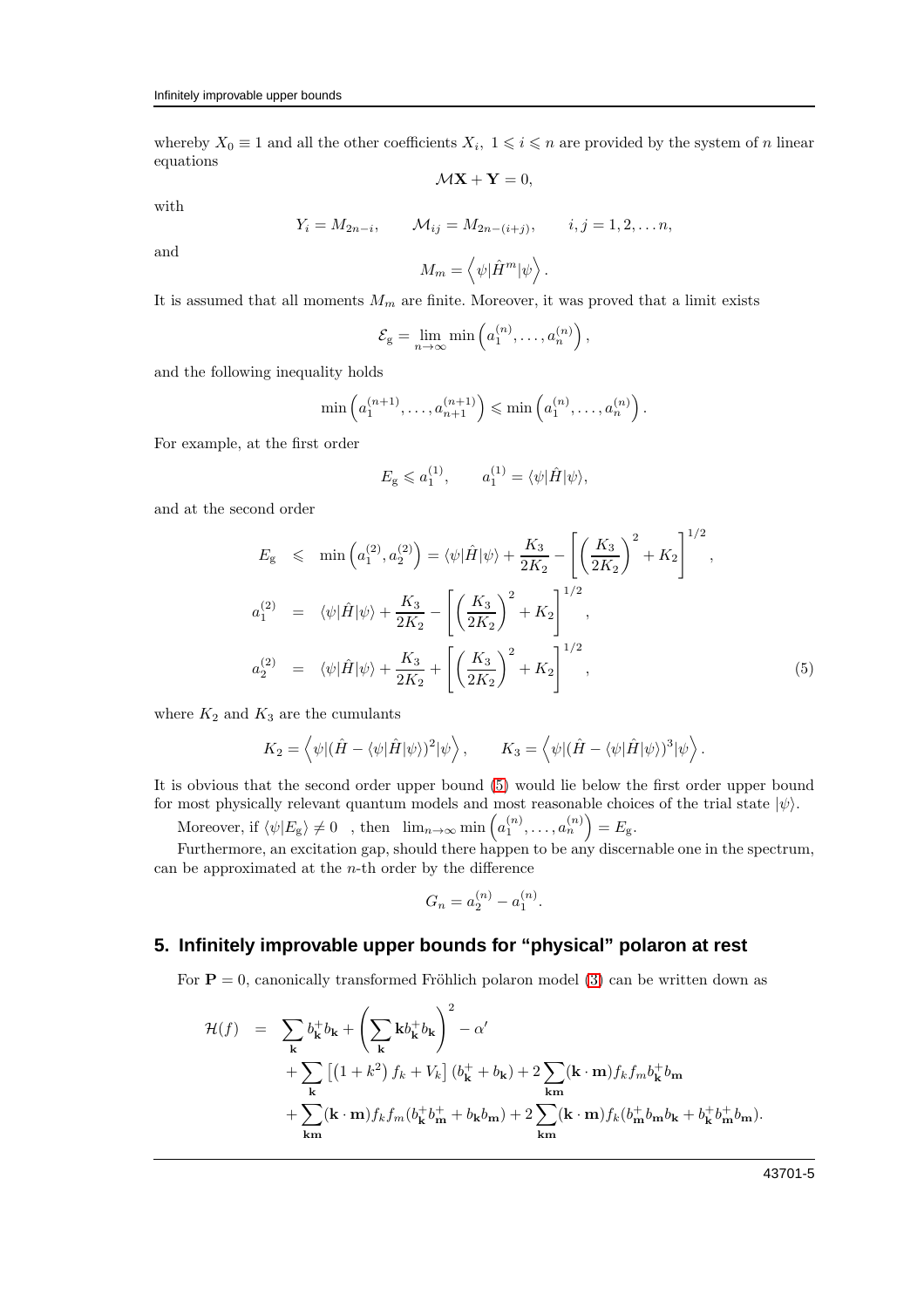Let us choose phonon vacuum state  $|0\rangle$  as a trial state  $|\psi\rangle$  for  $\mathcal{H}(f)$ , so that inequality

$$
E_{\rm g}(\alpha,0,k_{\rm D})\leqslant\langle0|\mathcal{H}(f)|0\rangle=2\sum_{\bf k}V_{k}f_{k}+\sum_{\bf k}(1+k^{2})f_{k}^{2}
$$

holds, the right-hand side of which is minimized by

$$
f_k = -V_k/(1+k^2),
$$

and, eventually,

<span id="page-5-0"></span>
$$
E_{\rm g}(\alpha,0,k_{\rm D}) \leqslant -\alpha \cdot \frac{2}{\pi} \arctg(k_{\rm D}), \qquad E_{\rm g}(\alpha) \leqslant -\alpha \quad \text{if} \quad k_{\rm D} \to \infty. \tag{6}
$$

The bound [\(6\)](#page-5-0) is precisely the upper bound derived in [\[11](#page-8-4)] for finite  $k_D$ . In order to better calculate the upper bounds at higher orders of generalized variational method it is only necessary to calculate moments  $\langle 0|\mathcal{H}^m(f)|0\rangle$  for sufficiently large integer exponents m. This can be easily accomplished by means of the Wick theorem. The resulting multitudinous products of integrals of the kind

<span id="page-5-1"></span>
$$
\int_{0}^{k} \frac{k^p dk}{(1+k^2)^q}, \qquad p, q-\text{non-negative integers}, \tag{7}
$$

can be evaluated analytically wherever necessary as well as all the concomitant integrals over the angular variables of the corresponding wave vectors.

At the second order variational approximation [\(5\)](#page-4-0)

kD

<span id="page-5-2"></span>
$$
E_{\rm g}(\alpha, 0, k_{\rm D}) \leq \min\left(a_{1}^{(2)}, a_{2}^{(2)}\right) = -\alpha \frac{2}{\pi} \arctg(k_{\rm D}) + \frac{K_{3}}{2K_{2}} - \left[\left(\frac{K_{3}}{2K_{2}}\right)^{2} + K_{2}\right]^{1/2},
$$
  
\n
$$
K_{2} = \alpha^{2} \frac{2}{3\pi^{2}} \left(\arctg(k_{\rm D}) - \frac{k_{\rm D}}{1 + k_{\rm D}^{2}}\right)^{2},
$$
  
\n
$$
K_{3} = \alpha^{2} \frac{4}{3\pi^{2}} \left(\arctg(k_{\rm D}) - \frac{k_{\rm D}}{1 + k_{\rm D}^{2}}\right)^{2} + \alpha^{2} \frac{8}{3\pi^{2}} \left(k_{\rm D} - \frac{3}{2}\arctg(k_{\rm D}) + \frac{1}{2}\frac{k_{\rm D}}{1 + k_{\rm D}^{2}}\right) \left(\arctg(k_{\rm D}) - \frac{k_{\rm D}}{1 + k_{\rm D}^{2}}\right)
$$
  
\n
$$
+ \alpha^{3} \frac{8}{9\pi^{3}} \left(\arctg(k_{\rm D}) - \frac{k_{\rm D}}{1 + k_{\rm D}^{2}}\right)^{3},
$$
\n(8)

$$
\lim_{\alpha \to \infty} \frac{E_{\rm g}(\alpha, 0, k_{\rm D})}{\alpha} \leqslant -\frac{2}{\pi} \arctg(k_{\rm D}) - \frac{2}{3\pi} \left( \arctg(k_{\rm D}) - \frac{k_{\rm D}}{1 + k_{\rm D}^2} \right),
$$

while

$$
\lim_{k_{\text{D}} \to \infty} E_{\text{g}}(\alpha, 0, k_{\text{D}}) \leq -\alpha.
$$

The excitation gap is approximated at the second order as

$$
G_2(\alpha, 0, k_{\text{D}}) = a_2^{(2)} - a_1^{(2)} = 2\left[\left(\frac{K_3}{2K_2}\right)^2 + K_2\right]^{1/2}
$$

with

$$
\lim_{\alpha \to 0} G_2(\alpha, 0, k_{\text{D}}) = 0 \quad \text{and} \quad \lim_{k_{\text{D}} \to \infty} G_2(\alpha, 0, k_{\text{D}}) = \infty
$$

correspondingly.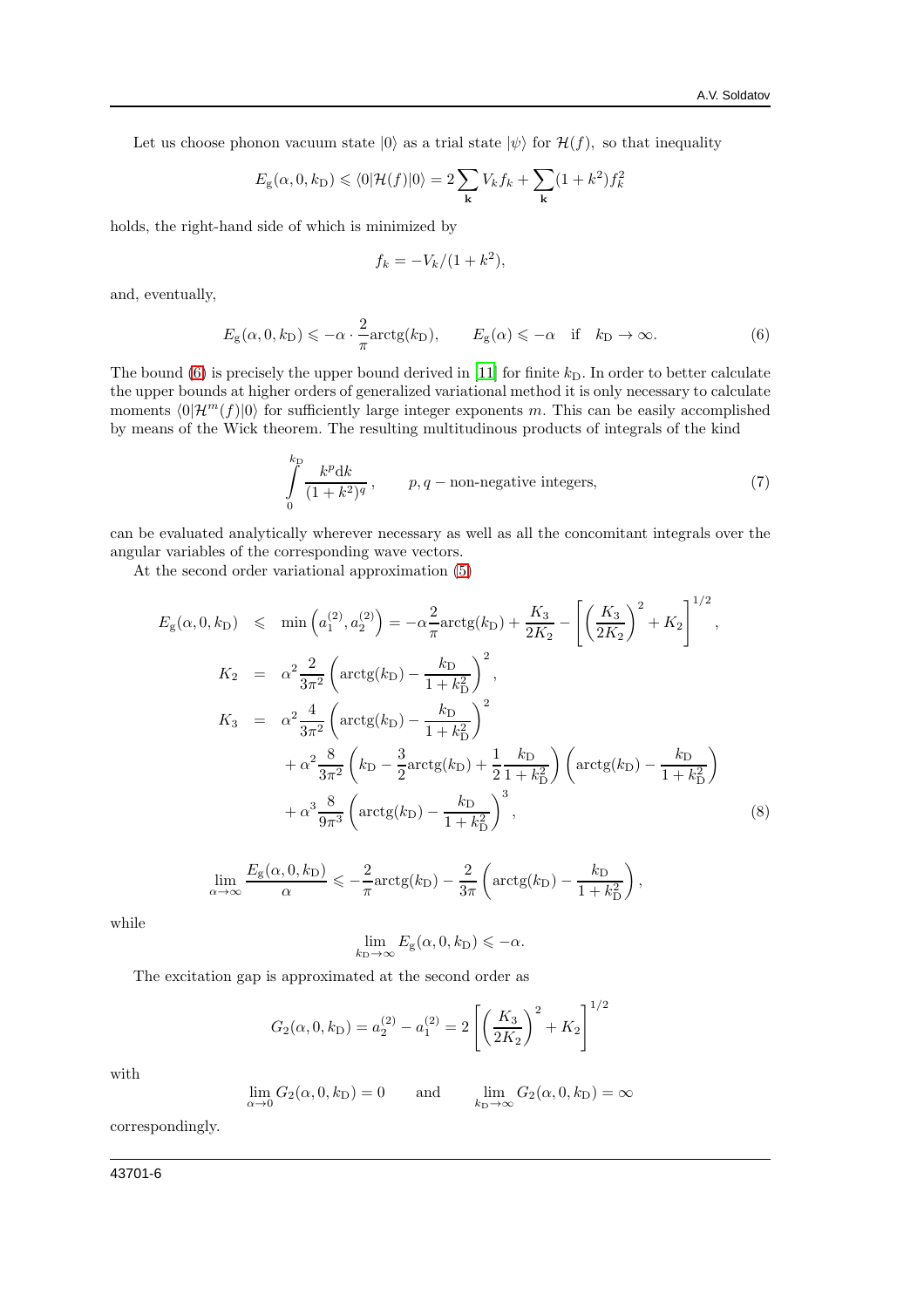#### **6. Infinitely improvable upper bounds for slow-moving "physical" polaron**

The same trial state  $|0\rangle$  can be employed in general case  $P \neq 0$  leading to inequality

$$
E_{\rm g}(\alpha,{\bf P},k_{\rm D})\leqslant \langle 0|\mathcal{H}(f)|0\rangle= P^2+2\sum_{\bf k}V_{k}f_{\bf k}+\sum_{\bf k}\left(1+k^2\right)f_{\bf k}^2-2\sum_{\bf k}({\bf P}\cdot{\bf k})f_{\bf k}^2+\left(\sum_{\bf k}f_{\bf k}^2{\bf k}\right)^2,
$$

the right-hand side of which is minimized by

$$
f_{\mathbf{k}} = -V_k / \left[1 - 2\mathbf{k} \cdot \mathbf{P}(1 - \eta) + k^2\right],
$$

where  $n$  is defined self-consistently by the equation

$$
\eta \mathbf{P} = \sum_{\mathbf{k}} f_{\mathbf{k}}^2 \mathbf{k} = \sum_{\mathbf{k}} V_k^2 \mathbf{k} / \left[ 1 - 2 \mathbf{k} \cdot \mathbf{P} (1 - \eta) + k^2 \right],
$$

or, alternatively, by

$$
\eta P^2 = \sum_{\mathbf{k}} V_k^2 \mathbf{k} \cdot \mathbf{P} / \left[1 - 2 \mathbf{k} \cdot \mathbf{P} (1-\eta) + k^2 \right],
$$

as was done in [\[11\]](#page-8-4). A compromise choice

$$
f_{\mathbf{k}} = -V_k / [1 - 2\mathbf{k} \cdot \mathbf{P} + k^2],
$$

eliminating all terms linear in Bose operators  $b_{\mathbf{k}}^+$ ,  $b_{\mathbf{k}}$  in [\(3\)](#page-2-0), is equally possible too, while the simplest choice

$$
f_k = -V_k/(1+k^2)
$$

seems to be the choice of preference, especially if the persistent no-real-phonons condition  $|\mathbf{P}| < 1$ is kept in mind and accounted for, because the technicalities of calculation of arbitrary order moments  $\langle 0|H^m(f)|0\rangle$  for this choice are exactly the same as they were in the case  $\mathbf{P} = 0$ , i.e. based on the Wick theorem exclusively and without involvement of any integrations over wave vectors more complicated and laborious than the integration [\(7\)](#page-5-1).

# **7. Summary**

It was shown that ground-state energy function  $E_g(\alpha, \mathbf{P}, k_D)$  of the slow-moving "physical" Fröhlich polaron can be approximated from above by infinite convergent sequence of upper bounds applicable for arbitrary values of the electron-phonon interaction strength  $\alpha$ , polaron total momentum **P** and limiting wave vector  $k<sub>D</sub>$ . These bounds are provided by the generalized variational method. Then, various experimentally observable polaron characteristics of practical interest can be derived from these bounds. The proposed algorithm for the construction of the upper bounds is well suited for implementation by means of modern programming and computational environments destined for seamless fusion of analytical and numerical computation within the same application, such as, for example, *Mathematica* or *Maple*. The usage of the parallel computing techniques is advisable and would be highly advantageous, too, due to the intrinsic nature of the algorithm heavily relying on the Wick theorem and recursion relations for massive analytic integrations over wave vectors.

The proposed approach is in no way limited to the Fröhlich polaron model considered above. It is rather universal and, being so, applicable without any major alterations to a broad range of polaron models of all sorts, including those ones concerned with manifestations of various polaronlike phenomena in quantum systems of lowered dimensions, such as quantum wells, wires and dots, with or without external electric and/or magnetic fields.

It would be highly desirable to complement convergent non-increasing upper bounds to the ground state energy  $E_{g}(\alpha, \mathbf{P}, k_{\text{D}})$  with a sequence of infinitely improving non-decreasing lower bounds derived, for example, by means of the method of intermediate problems in the theory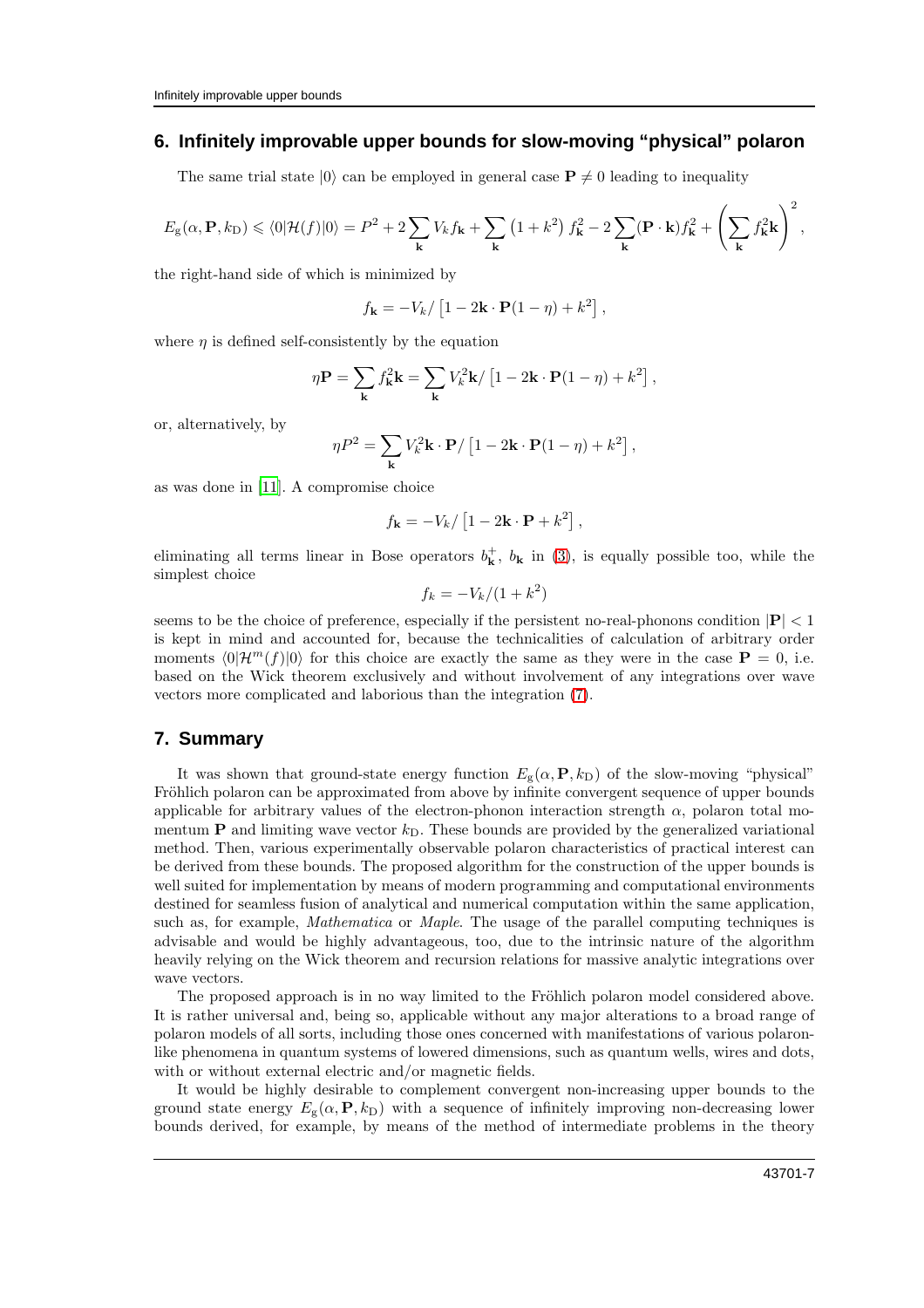of linear semi-bounded self-adjoint operators on rigged Hilbert space, because, under favorable conditions, this combined set of two-side bounds might provide us with virtually precise magnitude for the energy of the slow-moving polaron. An algorithm for the construction of the lower bounds of this kind was proposed in [\[15,](#page-8-5) [16](#page-8-6)].

It is essential to stress once again that the method of the upper bounds, as presented above, was shown to be applicable to the so-called "physical" polaron model where  $k<sub>D</sub>$  is finite, which property has been consistently employed throughout all calculations. Nevertheless, this does not mean at all that no generalization of the method to the case of the "field-theoretical" polaron model is possible. Actually, the main formal obstacle to such a generalization stems from the fact that the moments  $\langle 0|\mathcal{H}^m(f)|0\rangle$  and, consequently, the cumulants, of higher orders diverge for  $k_D \to \infty$ , as illustrated, for example, by equation [\(8\)](#page-5-2) showing linear divergence in  $k<sub>D</sub>$  of the third order cumulant  $K<sub>3</sub>$ . The appearance of divergencies of this type is not the flaw of the method itself. It is rather incurred by improper choice of the phonon vacuum state  $|0\rangle$  as the trial state  $|\psi\rangle$ , which choice is well-suited for extensive "physical" polaron calculations but inappropriate for the analysis of the properties of "field-theoretical" polaron. A research on upper bounds to the "field-theoretical" polaron ground state energy derived by generalized variational method with properly designed trial states will be published elsewhere.

A plain-style approach to the "field-theoretical" polaron problem is always feasible strictly within the framework of the "physical" polaron studies already undertaken, which would mean limiting the range of the interaction constant magnitude  $0 < \alpha < \alpha_{\text{max}}$  and choosing large enough  $k_D$  and large enough order n of the variational approximation scheme. Then, the ground state energy function  $E_{g}(\alpha, k_{D}, P)$  of the "physical" polaron and, consequently, its upper bounds, will approximate the corresponding function  $E_{\rm g}(\alpha, k_{\rm D} \to \infty, {\bf P})$  of the "field-theoretical" polaron from above for this restricted domain of  $\alpha$ . An alternative option going along the same pattern of reasoning would be to majorize initial Hamiltonian [\(3\)](#page-2-0) from above by modifying the electronphonon interaction as  $V_k \to V_k e^{-\varepsilon k^2}$ ,  $\varepsilon \geq 0$ . This measure ensures finiteness of all moments and cumulants under the passage to the limit  $k_D \to \infty$  which could be undertaken now immediately at the beginning of the calculations. Then, to obtain reasonable upper bounds to the ground state energy of the "field-theoretical" polaron for any value of  $\alpha$  belonging to the restricted domain  $0 < \alpha < \alpha_{\text{max}}$ , one has to choose small enough  $\varepsilon$  and carry out calculations at large enough order  $n$  of the generalized variational method. Exemplary calculations of this kind will be published elsewhere too.

#### **Acknowledgements**

This work was supported by the RAS research program "Mathematical Methods in Nonlinear Dynamics" and by the RFBR grant No. 09–01–00086–a.

#### <span id="page-7-0"></span>**References**

- <span id="page-7-1"></span>1. Landau L.D., Phys. Z. Sowietunion, 1933, 3, 664. [English translation: Collected Papers. Gordon and Breach, New York, 1965.]
- <span id="page-7-2"></span>2. Pekar S.I., Sov. Phys. JETP, 1946, 16, 341; Pekar S.I., Research in Electron Theory of Crystals. Moscow, Gostekhizdat, 1951. [English translation: Research in Electron Theory of Crystals. US AEC Report AEC–tr–5575.]
- <span id="page-7-3"></span>3. Landau L.D., Pekar S.I., Sov. Phys. JETP, 1948, 18, 419.
- <span id="page-7-4"></span>4. Fröhlich H., Pelzer H., Zienau S., Philos. Mag., 1950, 41, 221.
- 5. Fröhlich H., Proc. Roy. Soc. A, 1937, 160, 230.
- <span id="page-7-6"></span>6. Fröhlich H., Adv. Phys., 1954, 3, 325.
- 7. Feynman R.P., Phys. Rev., 1955, 97, 660; Feynman R.P., Statistical Mechanics. Benjamin, Reading, MA, 1972.
- 8. Bogolubov N.N., Ukrainian Math. J., 1950, 2, No. 2, 3.
- <span id="page-7-5"></span>9. Bogolubov N.N., Bogolubov N.N. (Jr.), Aspects of the Polaron Theory. JINR Communications P–17– 81–65, Dubna, 1981; Bogolubov N.N., Bogolubov N.N. (Jr.), Aspects of Polaron Theory. Equilibrium